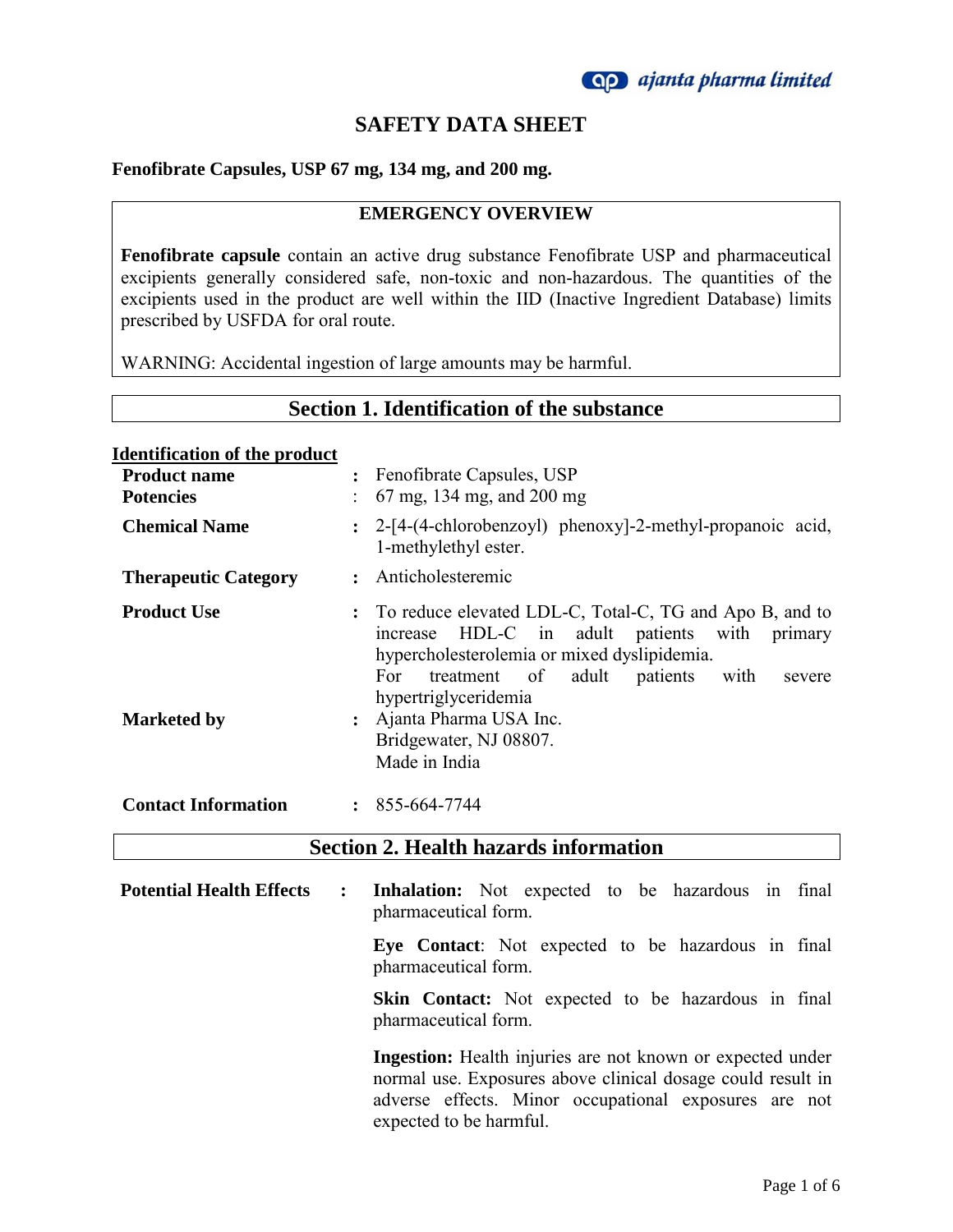**Qp** ajanta pharma limited

| <b>Effects of Overexposure :</b> The potential for exposure is reduced in finished |  |                             |  |  |  |
|------------------------------------------------------------------------------------|--|-----------------------------|--|--|--|
|                                                                                    |  | pharmaceutical dosage form. |  |  |  |

| <b>Section 3. Composition / information on ingredients</b> |                       |            |  |
|------------------------------------------------------------|-----------------------|------------|--|
| <b>Components</b><br><b>Active ingredient</b>              | <b>Exposure Limit</b> | CAS No.    |  |
| Fenofibrate USP                                            | Not available.        | 49562-28-9 |  |

**Inactive ingredients:** Each capsule contains multiple functional inactive ingredients such as crospovidone, povidone, lactose monohydrate, magnesium stearate, pregelatinized starch, sodium lauryl sulfate, croscarmellose sodium and talc. Gelatin capsule composition: Gelatin, sodium lauryl sulfate, titanium dioxide, D & C Red 28, FD & C Blue 1 (67 mg and 134 mg), FD & C Red 40 (67 mg and 200 mg) and iron oxide yellow (200 mg). Imprinting ink contains: shellac, propylene glycol, black iron oxide and potassium hydroxide.

### **Section 4. First aid measures**

The product is a capsule and in the final dosage form (Capsule) does not pose a problem of exposure to active drug substance and should not cause inhalation, skin and eye irritation problem. However, in case of exposure:

| <b>Eye Contact</b>       |                | Immediately flush eyes with water for at least 15 minutes.<br>Get medical attention.                                                                                                                                                                                                                                                                                                        |
|--------------------------|----------------|---------------------------------------------------------------------------------------------------------------------------------------------------------------------------------------------------------------------------------------------------------------------------------------------------------------------------------------------------------------------------------------------|
| <b>Skin Contact</b>      | $\ddot{\cdot}$ | Immediately wash skin with soap and plenty of water for<br>at least 15 minutes. Remove contaminated clothing. Get<br>medical attention if symptoms occur. Wash clothing<br>before reuse.                                                                                                                                                                                                    |
| <b>Ingestion</b>         | $\ddot{\cdot}$ | Wash out mouth with water provided person is conscious.<br>Never give anything by mouth to an unconscious person.<br>Get medical attention. DO NOT induce vomiting unless<br>directed to do so by medical personnel.                                                                                                                                                                        |
| <b>Inhalation</b>        | $\ddot{\cdot}$ | Remove to fresh air. If not breathing, give artificial<br>respiration or oxygen by trained personnel. Get<br>immediate medical attention immediately.                                                                                                                                                                                                                                       |
| <b>Medical Treatment</b> | $\ddot{\cdot}$ | Treat according to locally accepted protocols. For<br>additional guidance, refer to the current prescribing<br>information or to the local poison control information<br>center. Protect the patient's airway and support<br>ventilation and perfusion. Meticulously monitor and<br>maintain, within acceptable limits, the patient's vital<br>signs, blood gases, serum electrolytes, etc. |
| Over dosage              | $\ddot{\cdot}$ | There is no specific treatment for overdose with<br>fenofibrate. General supportive care of the patient is<br>indicated, including monitoring of vital signs and<br>observation of clinical status, should an overdose occur.<br>If indicated, elimination of unabsorbed drug should be                                                                                                     |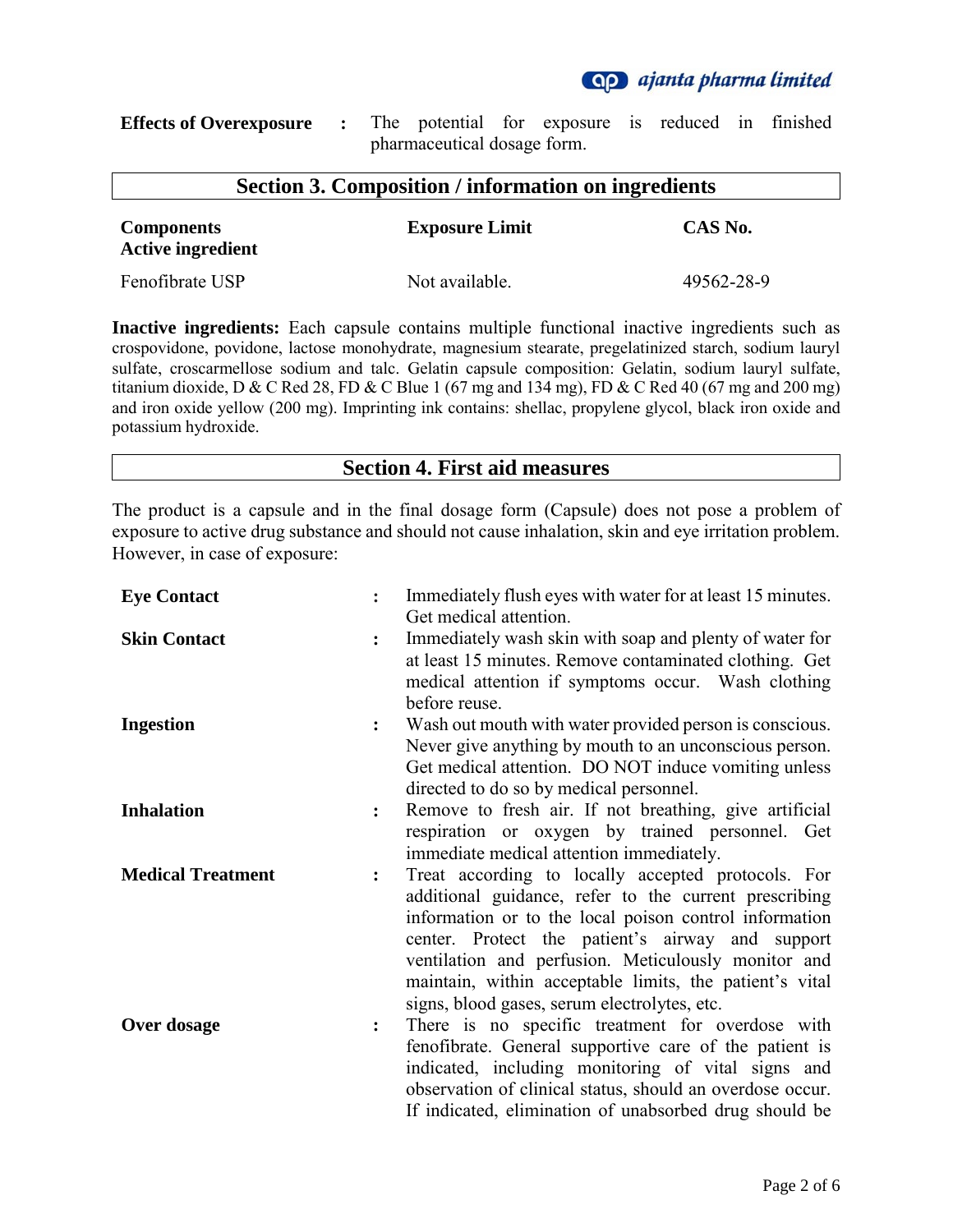achieved by emesis or gastric lavage; usual precautions should be observed to maintain the airway. Because fenofibrate is highly bound to plasma proteins, hemodialysis should not be considered.

|                              | <b>Section 5. Fire-fighting measures</b>                                                                  |
|------------------------------|-----------------------------------------------------------------------------------------------------------|
| <b>Flash Point</b>           | Not available.                                                                                            |
| <b>Extinguishing Media</b>   | : Water spray, carbon dioxide, dry chemical powder or<br>appropriate foam.                                |
| <b>General Fire Hazards/</b> | : Hazardous combustion or decomposition products are                                                      |
| <b>Hazardous Combustible</b> | expected when the product is exposed to fire.                                                             |
| <b>Products</b>              |                                                                                                           |
| <b>Special Fire Fighting</b> | : Wear self-contained breathing apparatus pressure-                                                       |
| <b>Procedures</b>            | demand (NIOSH approved or equivalent), and full<br>protective gear to prevent contact with skin and eyes. |

# **Section 6. Accidental release measures**

| <b>Personal Precautions</b>                                |                | : Personnel involved in clean-up should wear appropriate<br>personal protective equipment (see Section 8).<br>Minimize exposure.                                                            |
|------------------------------------------------------------|----------------|---------------------------------------------------------------------------------------------------------------------------------------------------------------------------------------------|
| <b>Environmental Protections</b>                           |                | : Place waste in an appropriately labeled, sealed<br>container for disposal. Care should be taken to avoid<br>environmental release.                                                        |
| <b>Clean-up Methods</b>                                    | $\ddot{\cdot}$ | Wipe up with a damp cloth and place in container for<br>disposal. Avoid generating airborne dust. Clean spill<br>area thoroughly. Prevent discharge to drains.                              |
| <b>Additional Consideration for</b><br><b>Large Spills</b> | $\ddot{\cdot}$ | Non-essential personnel should be evacuated from<br>area. Report emergency<br>affected<br>situations<br>immediately. Clean up operations should only be<br>undertaken by trained personnel. |

## **Section 7. Handling and storage**

**Handling :** No special control measures required for the normal handling of this product. Normal room ventilation is expected to be adequate for routine handling of this product. If capsules are broken, avoid breathing dust and avoid contact with eyes, skin and clothing. Use adequate ventilation. Minimize dust generation and accumulation.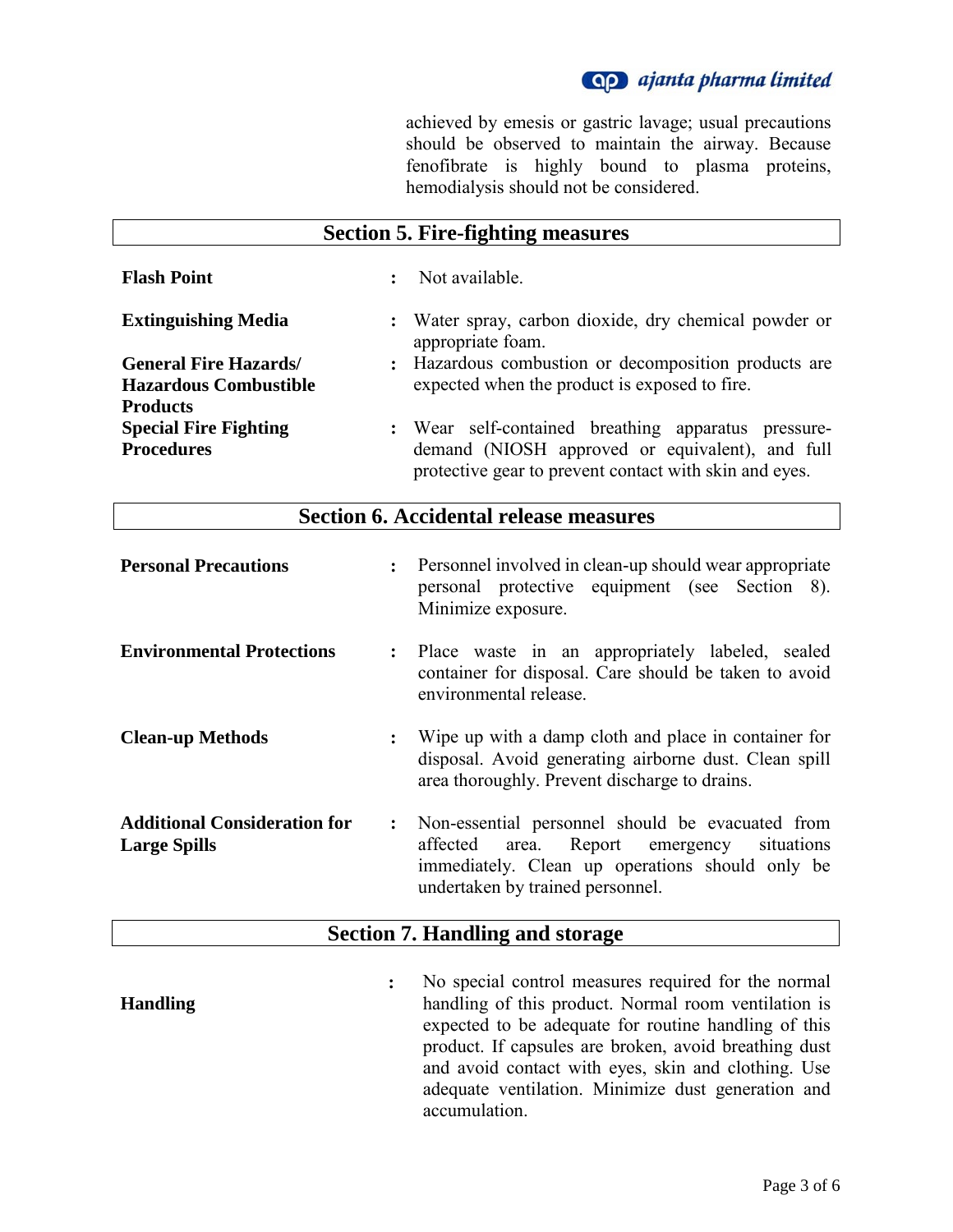# **Qp** ajanta pharma limited

**Storage :** Store at 25°C (77°F); excursions permitted to 15°C to 30°C (59°F to 86°F) [see USP Controlled Room Temperature]. Keep out of the reach of children. Protect from moisture.

# **Section 8. Exposure controls/personal protection**

| <b>Exposure Limits</b>        | $\bullet$      | $0.5$ mg/m <sup>3</sup> TWA                                                                                                                                                                                  |
|-------------------------------|----------------|--------------------------------------------------------------------------------------------------------------------------------------------------------------------------------------------------------------|
| <b>Engineering Controls</b>   | $\ddot{\cdot}$ | For consumer use, no unusual precaution are necessary<br>for handling packets. In laboratory, medical or<br>industrial setting use appropriate ventilation.                                                  |
| <b>Respiratory Protection</b> | $\ddot{\cdot}$ | For consumer use, no unusual precaution are necessary.<br>However, for handling packets, in laboratory, medical<br>or industrial setting use NIOSH/MSHA approved<br>respirators for protection if necessary. |
| <b>Personal Protection</b>    | $\ddot{\cdot}$ | For consumer use, no unusual precaution are necessary.<br>However, for handling packets in laboratory, medical or<br>industrial setting use gloves as recommended.                                           |
| <b>Recommended Facilities</b> |                | None                                                                                                                                                                                                         |

# **Section 9. Physical and chemical properties**

| <b>Appearance</b>                  | : Fenofibrate capsules, USP are available in three strengths:<br>67 mg pink/pink capsules, imprinted with "ap" on cap and "FEN 67" on<br>body in black ink, available in bottles of 100 with child-resistant closure<br>(NDC 27241-118-04) and bottles of 500 (NDC 27241-118-05). |
|------------------------------------|-----------------------------------------------------------------------------------------------------------------------------------------------------------------------------------------------------------------------------------------------------------------------------------|
|                                    | 134 mg blue/blue capsules, imprinted with "ap" on cap and "FEN 134" on<br>body in black ink, available in bottles of 100 with child-resistant closure<br>(NDC 27241-119-04) and bottles of 500 (NDC 27241-119-05).                                                                |
|                                    | 200 mg orange/orange capsules, imprinted with "ap" on cap and "FEN 200"<br>on body in black ink, available in bottles of 100 with child-resistant closure<br>(NDC 27241-120-04) and bottles of 500 (NDC 27241-120-05).                                                            |
| <b>Other</b><br><b>Information</b> | : Fenofibrate, USP is insoluble in water. The melting point is $79^{\circ}$ C to $82^{\circ}$ C.<br>Fenofibrate, USP is a white powder which is stable under ordinary<br>conditions.                                                                                              |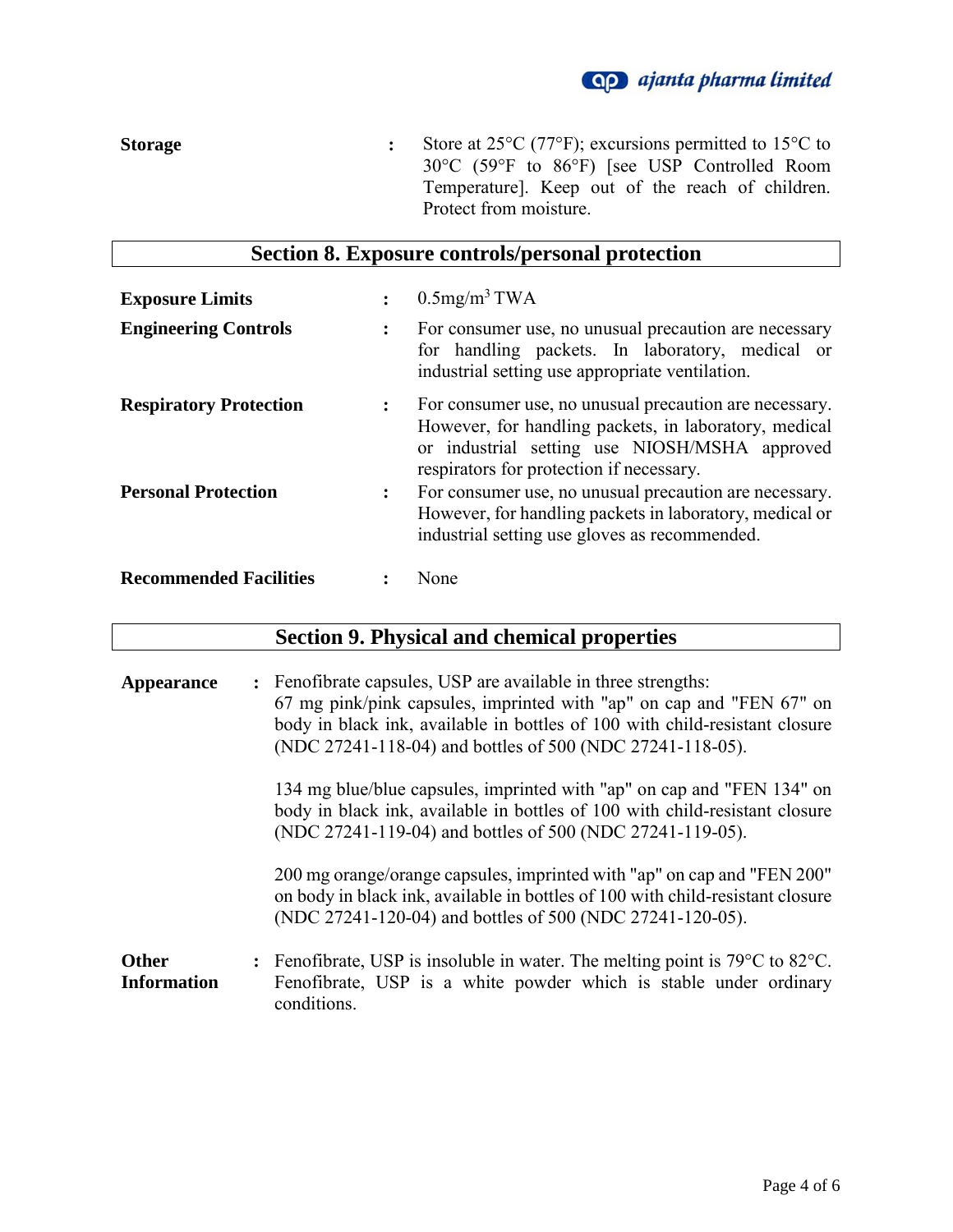## **Section 10. Stability and reactivity**

**Section 11. Toxicological information**

| <b>Stability</b>               | : Stable                   |
|--------------------------------|----------------------------|
| Incompatibility                | : Strong oxidizing agents. |
| <b>Hazardous Decomposition</b> | : carbon dioxide           |
| <b>Conditions to Avoid</b>     | : Data not available.      |

| Dection II. Toxicological information     |                |                                                                                                                                  |  |  |
|-------------------------------------------|----------------|----------------------------------------------------------------------------------------------------------------------------------|--|--|
| <b>Acute toxicity</b>                     | $\ddot{\cdot}$ | Oral LD50 = $1600$ mg/kg (Rats)<br>$>5000$ mg/kg (Mice Dogs Hamsters)                                                            |  |  |
| <b>Carcinogenesis</b>                     | $\ddot{\cdot}$ | None of the components of this product are suspected<br>to be a carcinogen.                                                      |  |  |
| <b>Mutagenesis</b>                        | $\ddot{\cdot}$ | When processed and used as directed, this product is<br>not expected to produce mutagenic effects in humans.                     |  |  |
| <b>Impairment of Fertility</b>            | $\ddot{\cdot}$ | Based on available data, the classification criteria are<br>not met.                                                             |  |  |
| <b>Section 12. Ecological information</b> |                |                                                                                                                                  |  |  |
| Eco toxicity of drug substance            | $\ddot{\cdot}$ | Avoid release into the environment.<br>Runoff from fire control or dilution water may cause                                      |  |  |
| In the finished product form              | $\ddot{\cdot}$ | pollution.<br>There is no potential for air borne contamination since<br>the drug substance is in consolidated form as capsules. |  |  |

## **Section 13. Disposal Consideration**

**Waste Disposal Considerations:** Dispose the material according to federal, state and local disposal regulations or company operating procedures. Disposal by incineration is recommended. At home: If pharmacy service available, return unused capsules to pharmacy for disposal. Discard away from children's reach.

## **Section 14. Transport information**

This product is not subject to the regulations for the safe transport of hazardous chemicals

**DOT:** Not regulated for transport of dangerous goods.  **IATA:** Not regulated for transport of dangerous goods  **IMDG**: Not regulated for transport of dangerous goods

## **Section 15. Regulatory information**

**DEA:** Not Available.

**FDA:** Fenofibrate Capsules, USP is an approved prescription medication.